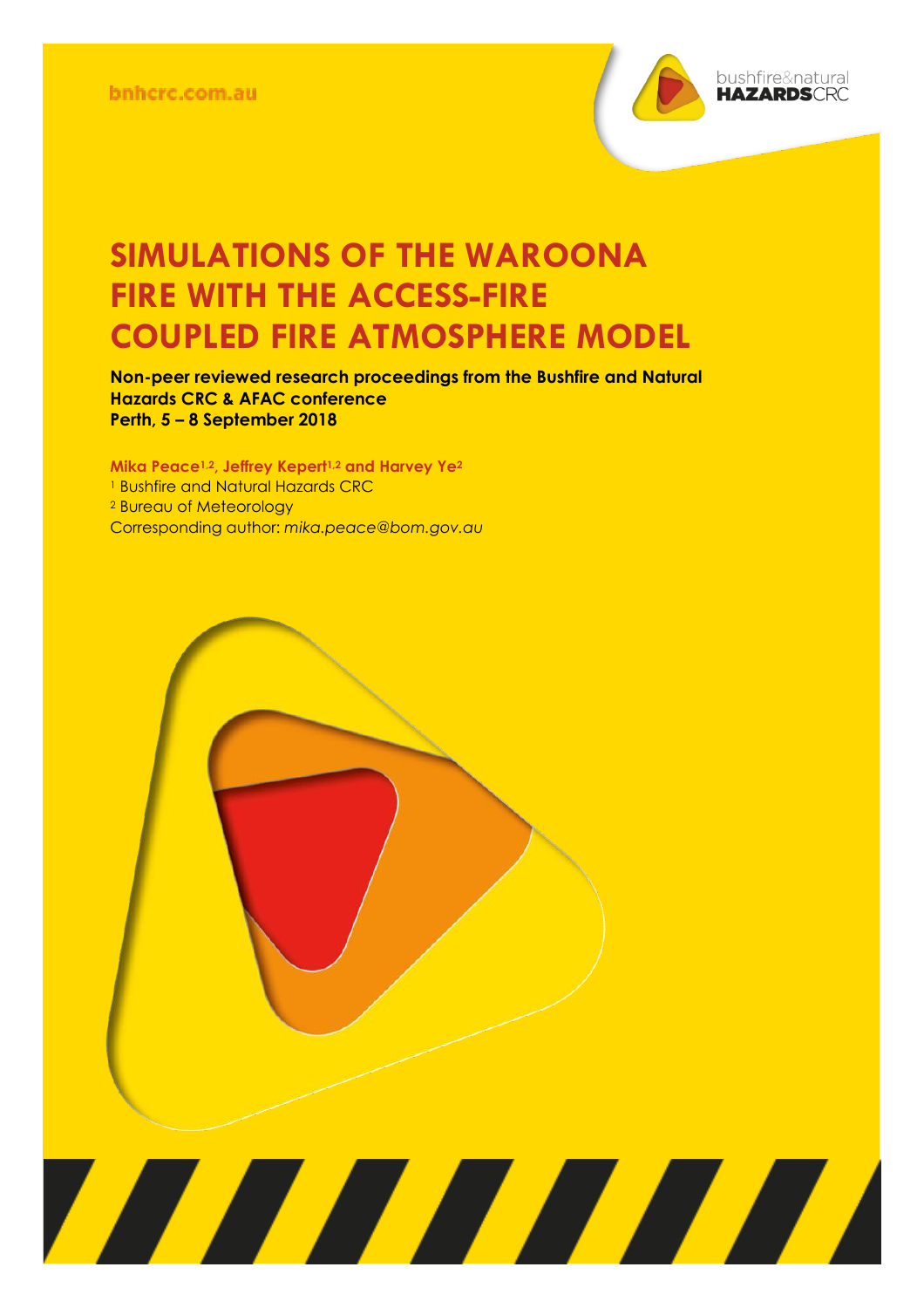## ,,,,,,,,,,,,,,,,,,,,,,,,,

| Version | <b>Release history</b>      | Date       |
|---------|-----------------------------|------------|
| 1.0     | Initial release of document | 05/09/2018 |



**Australian Government** Department of Industry, **Innovation and Science** 

**Business** Cooperative Research

Centres Programme

All material in this document, except as identified below, is licensed under the Creative Commons Attribution-Non-Commercial 4.0 International Licence.

Material not licensed under the Creative Commons licence:

- Department of Industry, Innovation and Science logo Cooperative Research Centres Programme logo
- Bushfire and Natural Hazards CRC logo
- All photographs and graphics

All content not licenced under the Creative Commons licence is all rights reserved. Permission must be sought from the copyright owner to use this material.



#### **Disclaimer:**

The Bureau of Meteorology and the Bushfire and Natural Hazards CRC advise that the information contained in this publication comprises general statements based on scientific research. The reader is advised and needs to be aware that such information may be incomplete or unable to be used in any specific situation. No reliance or actions must therefore be made on that information without seeking prior expert professional, scientific and technical advice. To the extent permitted by law, the Bureau of Meteorology and the Bushfire and Natural Hazards CRC (including its employees and consultants) exclude all liability to any person for any consequences, including but not limited to all losses, damages, costs, expenses and any other compensation, arising directly or indirectly from using this publication (in part or in whole) and any information or material contained in it.

**Publisher:**

Bushfire and Natural Hazards CRC

September 2018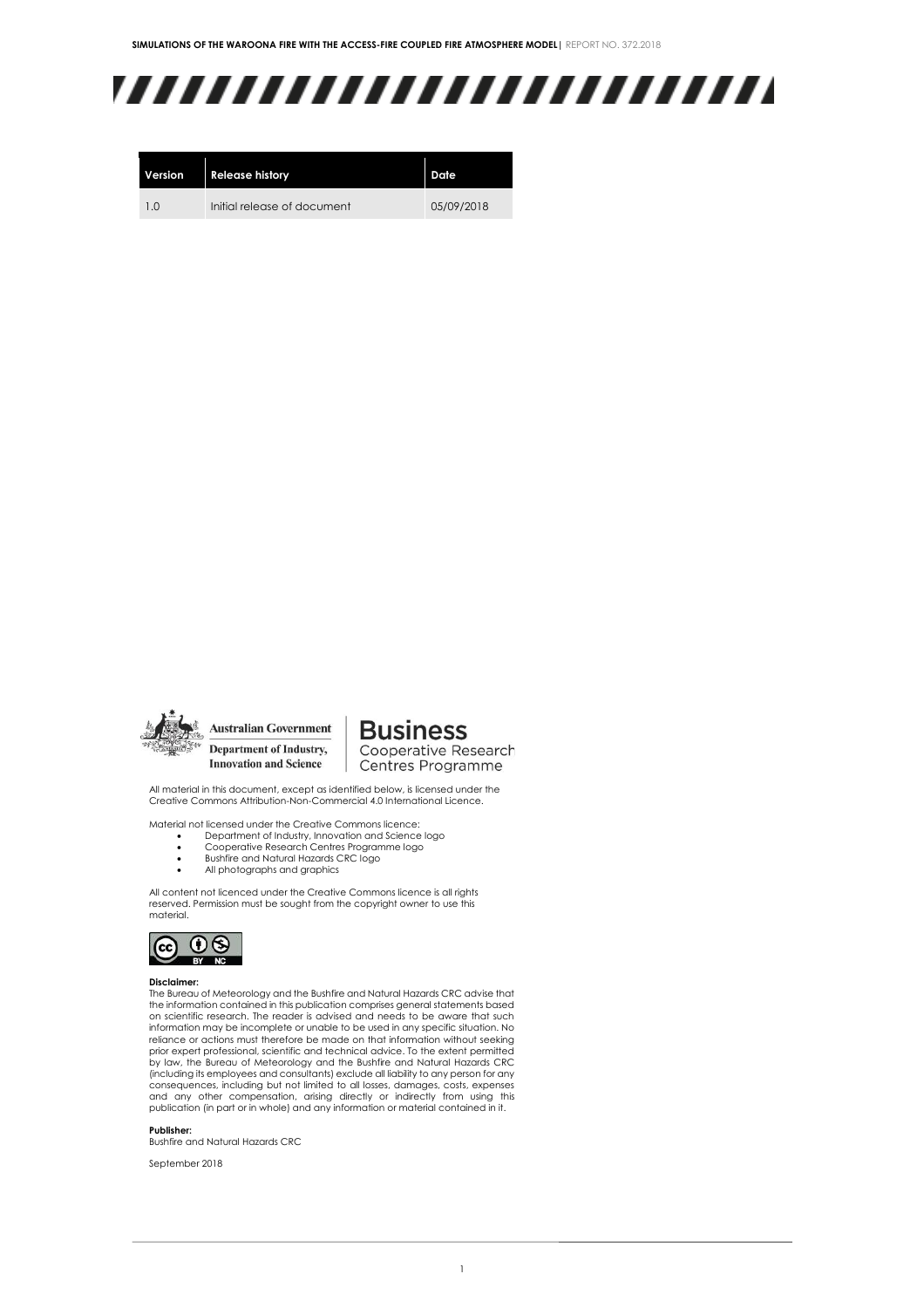# 

### **TABLE OF CONTENTS**

| <b>ABSTRACT</b>                                                                    |                  |
|------------------------------------------------------------------------------------|------------------|
| Simulations of the Waroona Fire with the ACCESS-Fire coupled fire atmosphere model |                  |
|                                                                                    |                  |
| <b>EXTENDED ABSTRACT</b>                                                           | 2                |
| Introduction                                                                       | 2                |
| Coupled fire-atmosphere modelling                                                  | $\overline{2}$   |
| <b>ACCESS-Fire</b>                                                                 | 3                |
| The Waroona Fire                                                                   | 4                |
| ACCESS-Fire simulations of the Waroona Fire                                        | $\boldsymbol{A}$ |
| Future project work - Sir Ivan Fire                                                | 7                |
| Future project work - Coupled fire-atmosphere modelling in Australia               | 8                |
| <b>REFERENCES</b>                                                                  | 9                |
| The effect of static stability on the atmospheric response to a wildland fire      | 9                |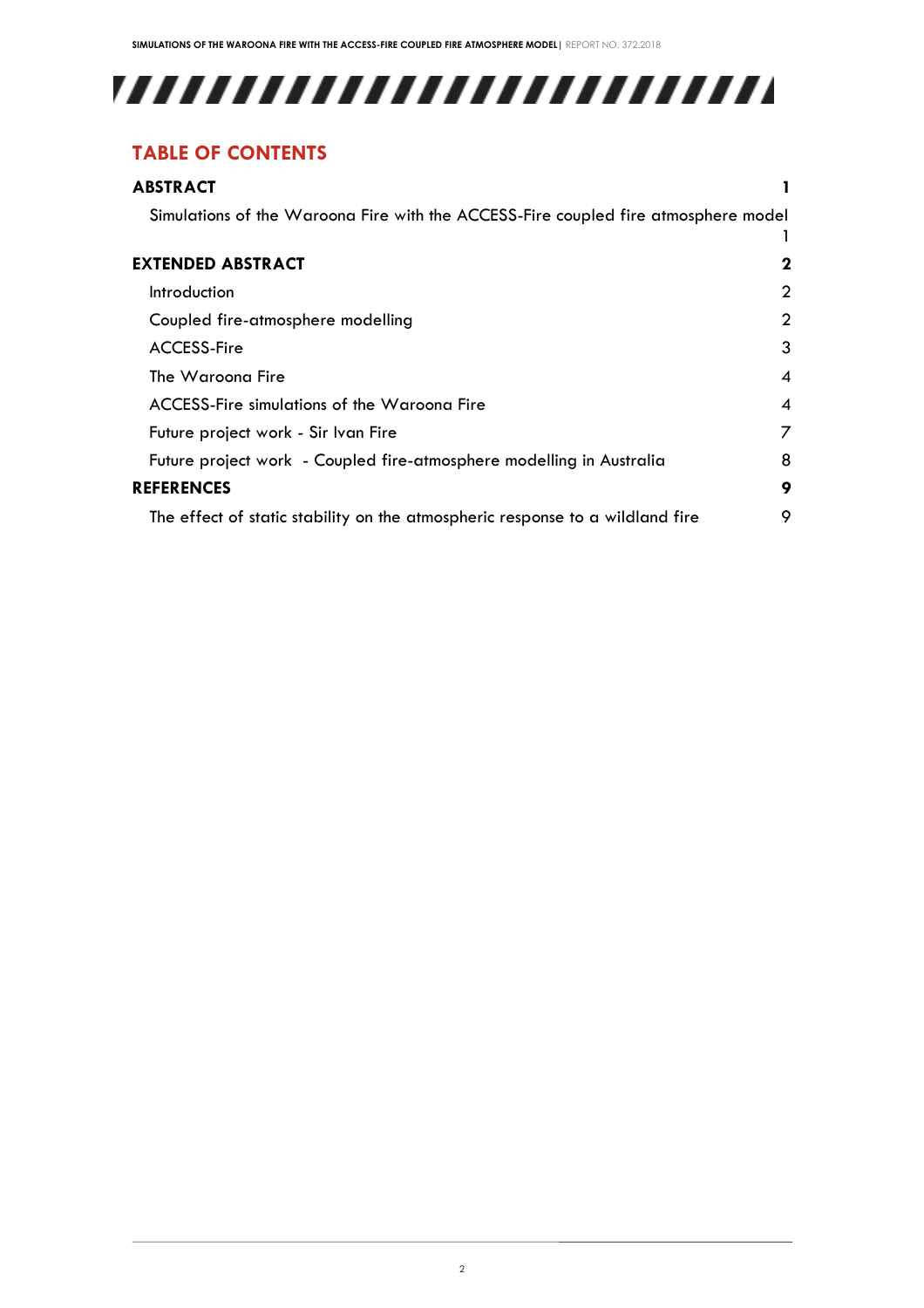

### <span id="page-3-0"></span>**ABSTRACT**

#### <span id="page-3-1"></span>**SIMULATIONS OF THE WAROONA FIRE WITH THE ACCESS-FIRE COUPLED FIRE ATMOSPHERE MODEL**

**Mika Peace, Jeff Kepert and Harvey Ye,** *High Impact Weather, Bureau of Meteorology, Australia.* 

The Australian Community Climate and Earth-System Simulator (ACCESS) Numerical Weather Prediction (NWP) model has been coupled to a fire spread prediction model called ACCESS-Fire (Monash and Melbourne universities, publication in preparation). The ACCESS-Fire model presents a coupled fire-atmosphere modelling capability that is linked to the Australian Bureau of Meteorology's operational weather forecasting system.

The fire spread code in ACCESS-Fire is implemented by a level set solver and includes several fire spread models, including options for Rothermel, McArthur and CSIRO forest and grassland. It uses high-resolution topography and detailed fuel maps can be included as available. The sensible and latent heat energy fluxes from the fire are passed back to the atmospheric code through the land-surface scheme JULES. The fire model has been built into the ACCESS high-resolution nested suite using an advanced graphical user and scheduler interface.

ACCESS-Fire simulations have been run on the Waroona fire, which burnt over 68,000 ha south of Perth in January 2016. Over 160 homes were destroyed and there were two fatalities. During the first two days of the fire, there were four episodes of extreme fire behaviour. Two separate pyrocumulonimbus events developed and two evening ember storms occurred. The fire behaviour at the Waroona fire was driven by three dimensional fire-atmosphere interactions, and such processes can be examined using a coupled fire-atmosphere model.

This paper will describe key features of the coupled fire-atmosphere model ACCESS-Fire and present results from simulations of the Waroona fire. Features of the simulations include fire-modified winds in the environmental flow, dynamic plume effects near steep topography and exploration of pyrocumulonimbus processes.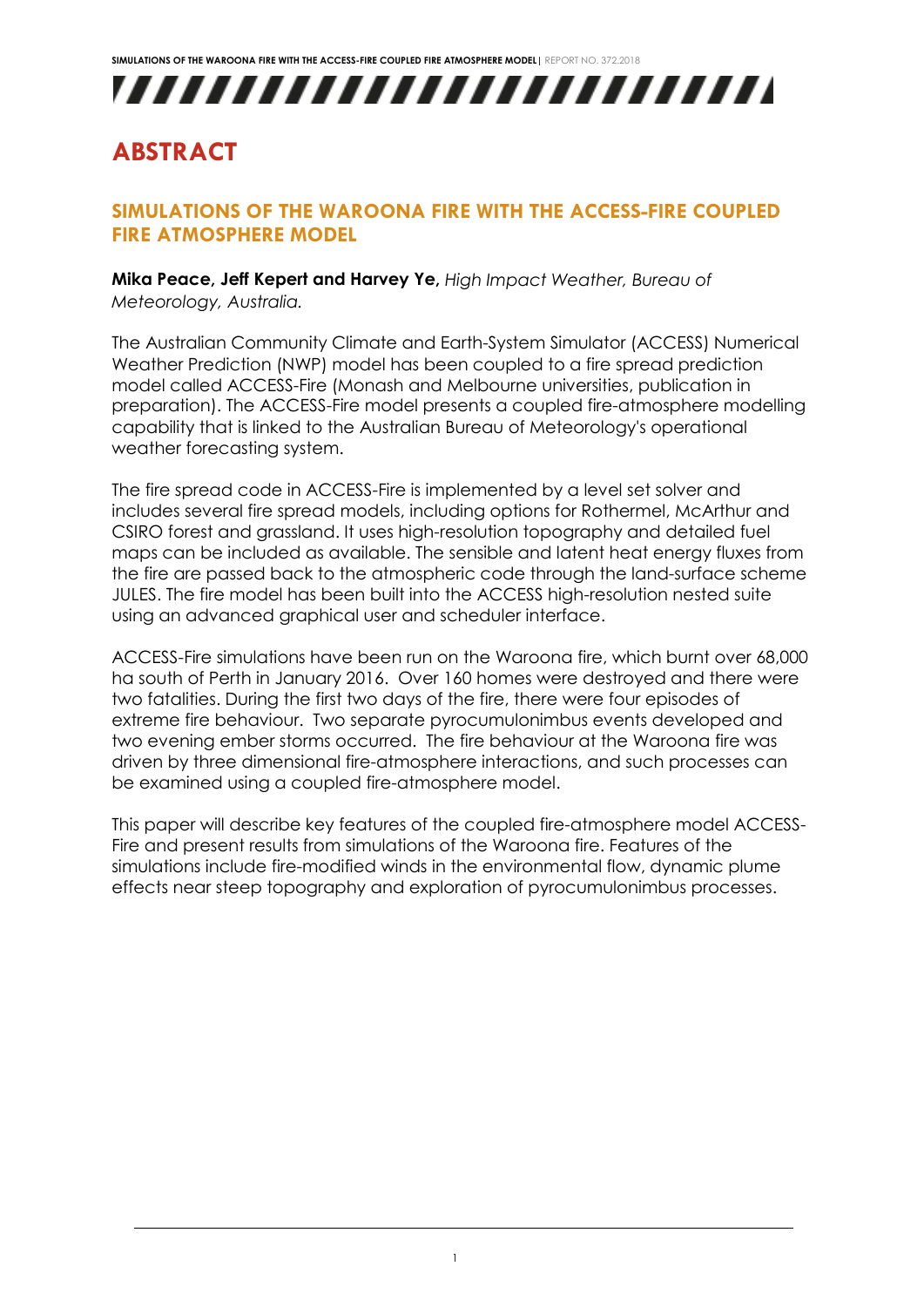### <span id="page-4-0"></span>,,,,,,,,,,,,,,,,,,,,,,,,, **EXTENDED ABSTRACT**

#### <span id="page-4-1"></span>**INTRODUCTION**

Bushfires are a part of the Australian landscape. Periodically, during significant fire events, they burn with devastating consequences to the community and environment. Such fires release significant amounts of energy during the combustion process, and this energy modifies the structure of the surrounding atmosphere. The local three-dimensional wind fields surrounding the fire are altered from their background state, and this can then affect how the fire evolves. The vertical atmospheric stability structure will also influence the depth of the fire plume and the circulation within it, as well as development of pyro-convective cloud.

Traditional approaches to assessing fire risk and anticipating fire behavior do not take into account the atmospheric structure and feedback processes. Internationally, evidence suggests that fires are increasing in size and frequency, with greater impacts to human populations. Consequently, there is a growing emphasis on understanding the underlying science driving fire and atmosphere interactions, with investment towards developing predictive tools that will assist fire managers to anticipate and mitigate against the impacts of large, dynamic fires.

Coupled fire-atmosphere models are one mechanism through which this can be achieved. Coupled fire-atmosphere models link an empirical (or dynamical) fire spread model to a numerical weather prediction system. Several coupled models are in use internationally and, in view of the impacts of fire on the Australian community, an Australian coupled modelling capability is prudent and consistent with the objectives of other countries with fire-prone landscapes.

The aim of our project is to develop an Australian capability for coupled fireatmosphere modelling that lies on the same platform as our operational numerical weather prediction systems, and to test the model on a set of case studies of actual events.

#### <span id="page-4-2"></span>**COUPLED FIRE-ATMOSPHERE MODELLING**

Coupled fire-atmosphere models link an atmospheric model with a fire spread model. There are two main approaches in use, the first is a numerical weather prediction atmospheric models linked to an empirical fire spread model, as in WRF-Fire (Coen et. al, 2013). ACCESS-Fire follows the same approach as WRF-Fire, with a different NWP framework. The second approach to coupled modelling employs dynamical rather than empirical fire spread (e.g. FireTec (Linn et. al, 2007) and ForeFire (Filippi et. al, 2018)). The dynamical approaches are currently limited to a research capability due to the computational requirements, however future upgrades and refinements may reduce the current restrictions. Dynamical approaches have had limited uptake in Australia to date, however investigation of this method would be worthwhile.

An advanced international application of coupled fire modelling has been implemented in the USA state of Colorado, where their operational fire prediction project uses the WRF-Fire model (Coen et. al, 2013) as a component of the system (WRF-Fire has a similar operational NWP and empirical fire approach as ACCESS-Fire).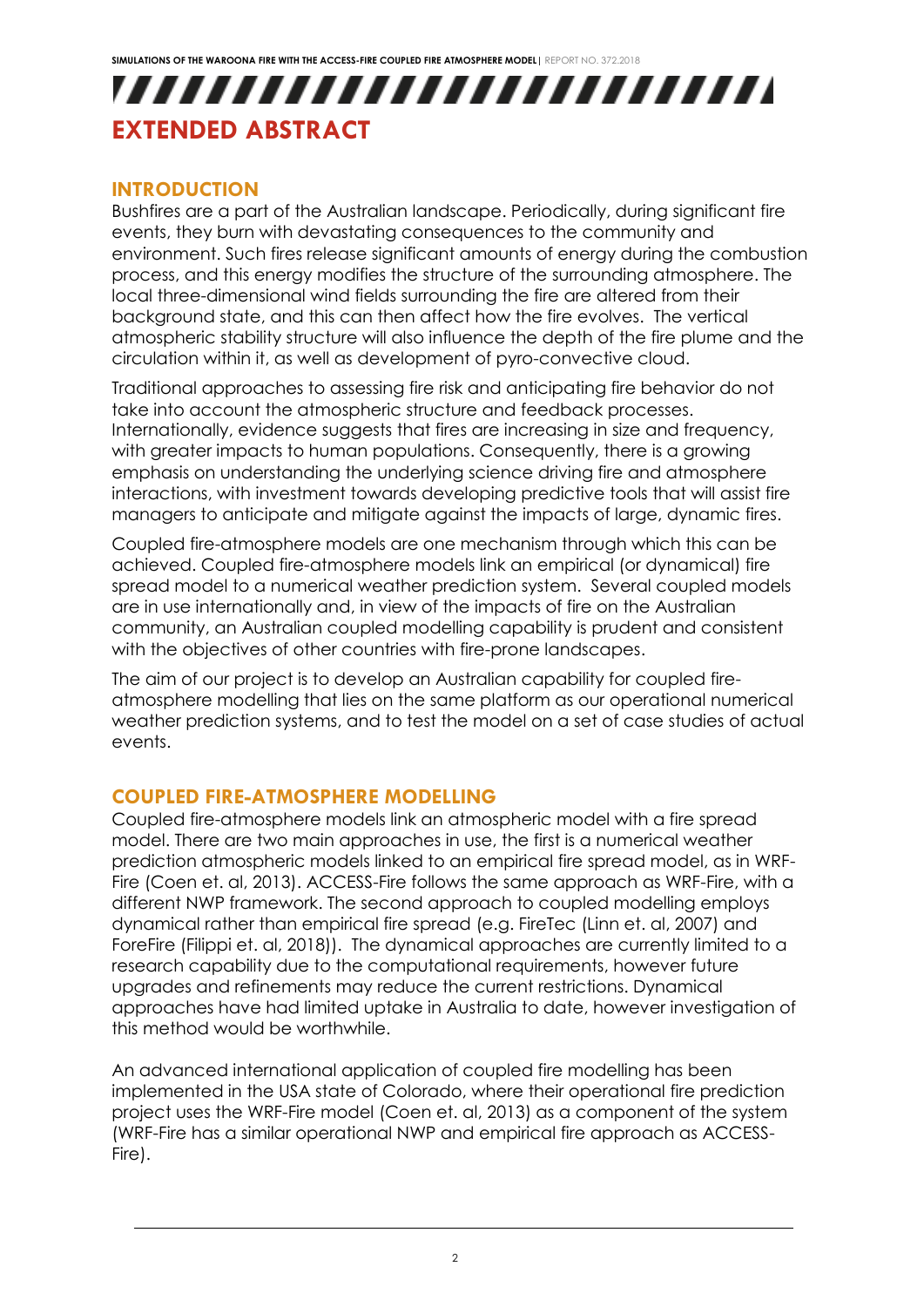## ,,,,,,,,,,,,,,,,,,,,,,,,,

There are known limitations when using empirical approaches to calculate fire spread. However, it is beyond the scope of this project to investigate and refine the methodologies for solving fire spread.

Although there are challenging and unresolved research questions to address regarding the best approach to modelling interactions between a fire and atmosphere, previous studies using coupled fire-atmosphere (empirical and NWP) models have demonstrated that the results provide useful insights into the physical processes and reconcile well with observations (e.g. Kochanski et. al., 2013 and others). This is consistent with our initial simulations using ACCESS-Fire. Our results are promising as they capture features including plume dynamics, fire modified winds extending some distance from the fire, vorticies on the fire front, pyro-convective cloud condensation processes and enhanced vertical motion adjacent to the topographic discontinuity of the Darling Scarp.

#### <span id="page-5-0"></span>**ACCESS-FIRE**

ACCESS-Fire is an empirical fire model coupled to the ACCESS framework. ACCESS is the Australian Community Climate and Earth Systems Simulator and is the national high-resolution numerical weather prediction (NWP) modelling system.

The ACCESS model operates under the UK Unified Model (UM) framework, developed by the UK Met Office. ACCESS can be considered as an Australian adaptation of the UM model.

ACCESS is Australia's premier operational weather forecasting model and is also our national model for climate simulations. Our coupled simulations are made with the ACCESS system run in research mode on the National Computing Infrastructure (NCI) supercomputer "raijin".

The fire code component of the ACCESS-Fire model was developed in a collaboration between Monash and Melbourne universities and has been provided to the Bureau of Meteorology and the BNHCRC.

The fire code interfaces with the NWP model through the land surface scheme JULES (Joint UK Land Environment Simulator) (Best et. al, 2011, Clark et. al. 2011). After each time step of the atmospheric model, wind and other required input variables are passed to the fire model, which then calculates a fire perimeter advance by level set mathematical method using empirical algorithms for fire spread. From the change in fire perimeter, the quantity of fuel consumed and resulting sensible and latent heat fluxes are calculated, which are passed back to the atmospheric model. These heat and moisture fluxes then modify the surrounding wind fields at subsequent time steps, which creates the coupling process.

The current fire model includes code for CSIRO grassland and forest, McArthur and Rothermel empirical models.

ACCESS-Fire has been configured as a high resolution 'nested suite'. Current runs include nests run at resolutions of 4 km, 1.3 km, 400 m and 100 m. The initial and boundary conditions are currently set using ACCESS-G archived grids, but may be modified to accept a range of NWP models. The fire suite is relocatable across Australia to run any new event when boundary conditions are available. Current settings use a constant value to describe fuel state, but high resolution variable fuel grids may be included. Topography data is from SRTM (Shuttle Radar Topography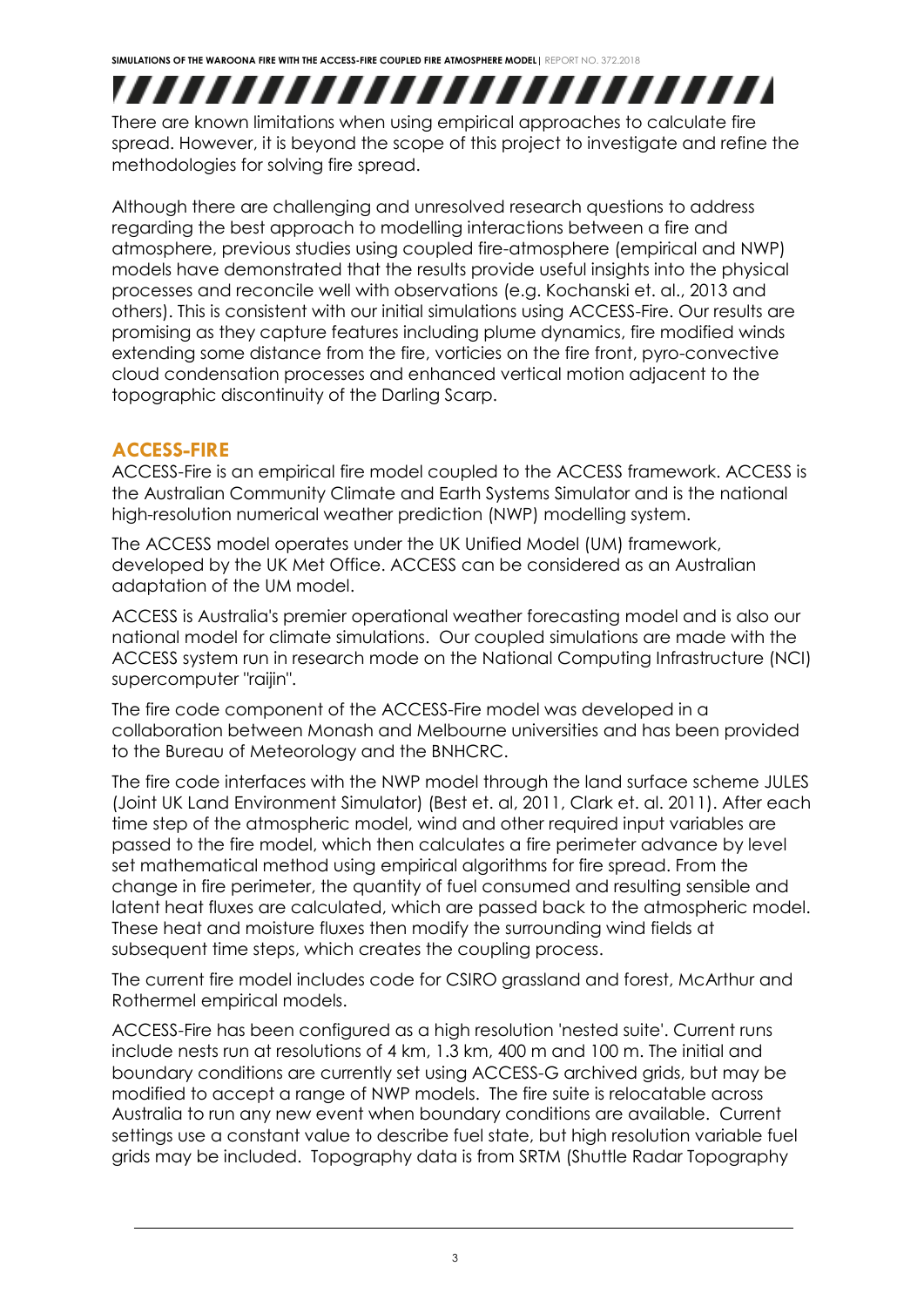,,,,,,,,,,,,,,,,,,,,,,,,, Mission); the 90 m and 30 m DEM (digital Elevation Models) datasets have been tested.

Further development planned for the coming year includes: implementation of national fuel grids; steps towards inclusion of the fire model in the main UM/ACCESS release, which will make the model available to a range of users; and further refinements to the fire code to increase resolution between the inner meteorological nest and the fire grid, which can current be set at a 1:1 or 1:2 ratio.

#### <span id="page-6-0"></span>**THE WAROONA FIRE**

The Waroona fire burnt 69,000 ha south of Perth on 6 and 7 January 2016, with devastating consequences for the towns of Waroona and Yarloop and the broader community of Western Australia. During the first two days of the fire there were four periods of particular interest. Pyrocumulonimbus developed over the fire on the evening of 6 January and around midday 7 January. Destructive ember showers driven by downslope winds occurred two evenings running; the first over the town of Waroona on 6 January, then the town of Yarloop was destroyed during early evening on 7 January. None of the four episodes of extreme fire behaviour matched the time of highest fire danger as measured by fire danger indices.

#### <span id="page-6-1"></span>**ACCESS-FIRE SIMULATIONS OF THE WAROONA FIRE**

Simulations have been run of the Waroona fire, noting that the model is under continuing development. The results shown here are experimental and configurations are still being tested; full simulation details will be reported in due course. Three different fire models have been tested, with significant differences seen in the resulting fire spread and perimeter using the McArthur forest, CSIRO forest and Rothermel options (see Fig. 1). Rothermel produces the fastest fire spread (a known factor with this model), while McArthur and CSIRO simulations produce fire spread that is much slower than expected compared to the observations and fire reconstruction. These differences will be investigated further as the study progresses and calibrations may be included in order to facilitate investigation of dynamic processes. It is not an objective of this study to validate or improve the empirical firespread models that are implemented in the coupled model, therefore calibration of fire spread to match observations so that fire-atmosphere processes can be explored is considered to be an acceptable approach.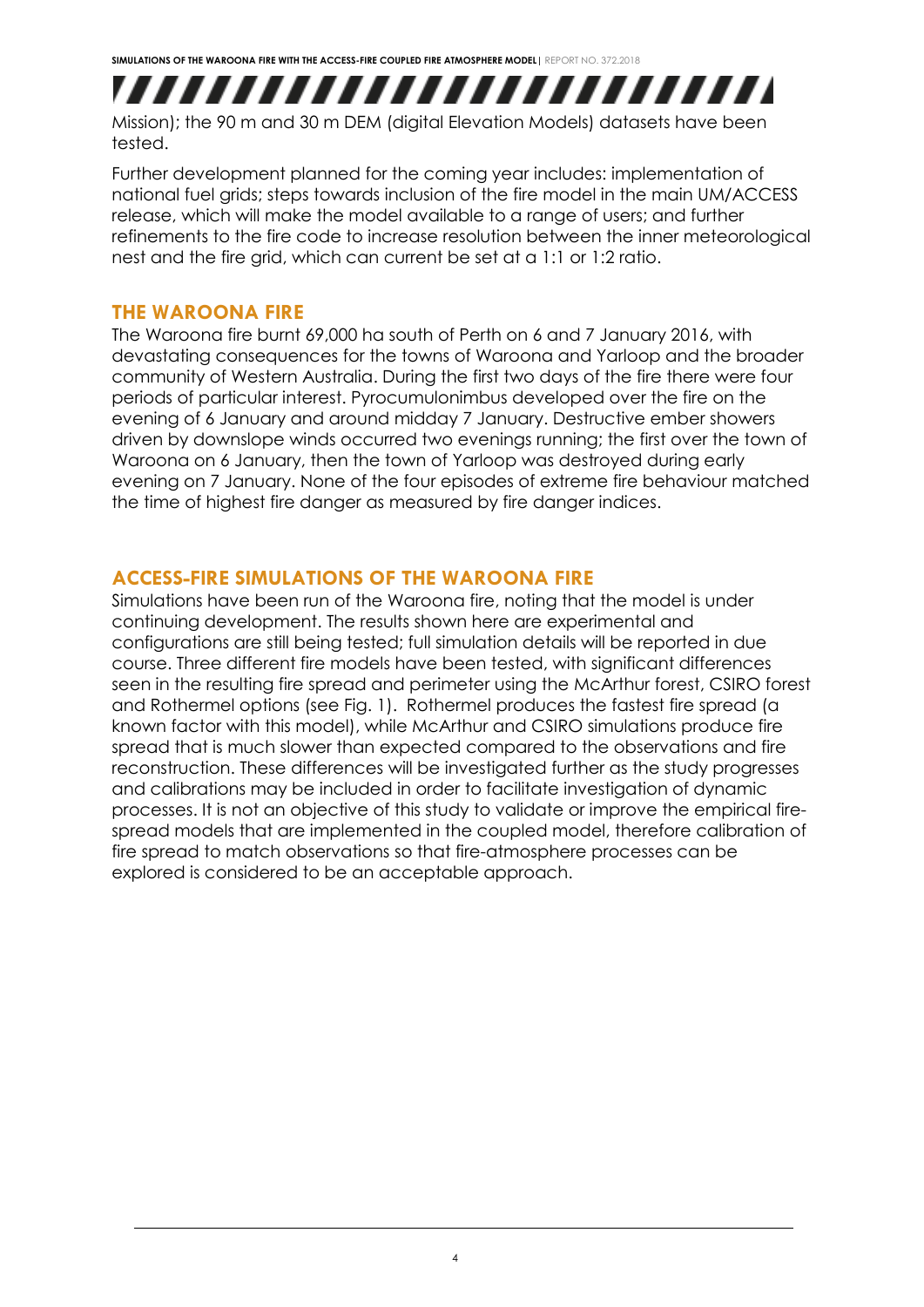

Figure 1. ACCESS-Fire simulations of the Waroona fire using the fire spread models CSIRO forest, Rothermel and McArthur forest as labelled. Simulation period varies slightly due to computational restrictions.

Following the results of the Waroona case study (Peace et. al., 2017), there are two main processes that the investigation with the coupled model may explore. These are 1) the ability of the model to resolve and develop pyrocumulonimbus and associated dynamics and 2) the interactions between downslope winds and the fire plume and resulting potential to enhance ember storms.

Experiments modelling pyrocumulus clouds have had mixed success. LES idealized studies (e.g. Thurston et. al., 2016) have produced good and insightful results, and the very highly idealized study of Cunningham and Reeder (2009) produced a pyrocumulonimbus and fire tornado. However, experiments in a real atmosphere with coupled fire-atmosphere models that attempt to reproduce observed pyrocumulonimbus in "real" cases have had more limited success (personal communications and lack of published evidence in the literature). Therefore, in setting the objective of these simulations, it has been determined to focus on the processes of downslope wind interaction with the fire plume. This approach is appropriate as the timing of downslope wind onset resulted in the greatest impacts to the community; due to loss of lives and homes destroyed. In addition, the downslope wind risk is known to affect other locations around Australia as well as other fire prone countries and evidence from simulations will make a valuable contribution towards informing operational tools.

Figure 2 shows results of the Rothermel simulations when the fire is near the base of the scarp. In the simulation shown, the temporal conditions do not match the time of the observed ember shower, however, it is encouraging that the coupled model does resolve fire-modified winds and interactions with topographic features. Also apparent are vortices along the fire front and a deeper fire line near the base of the scarp.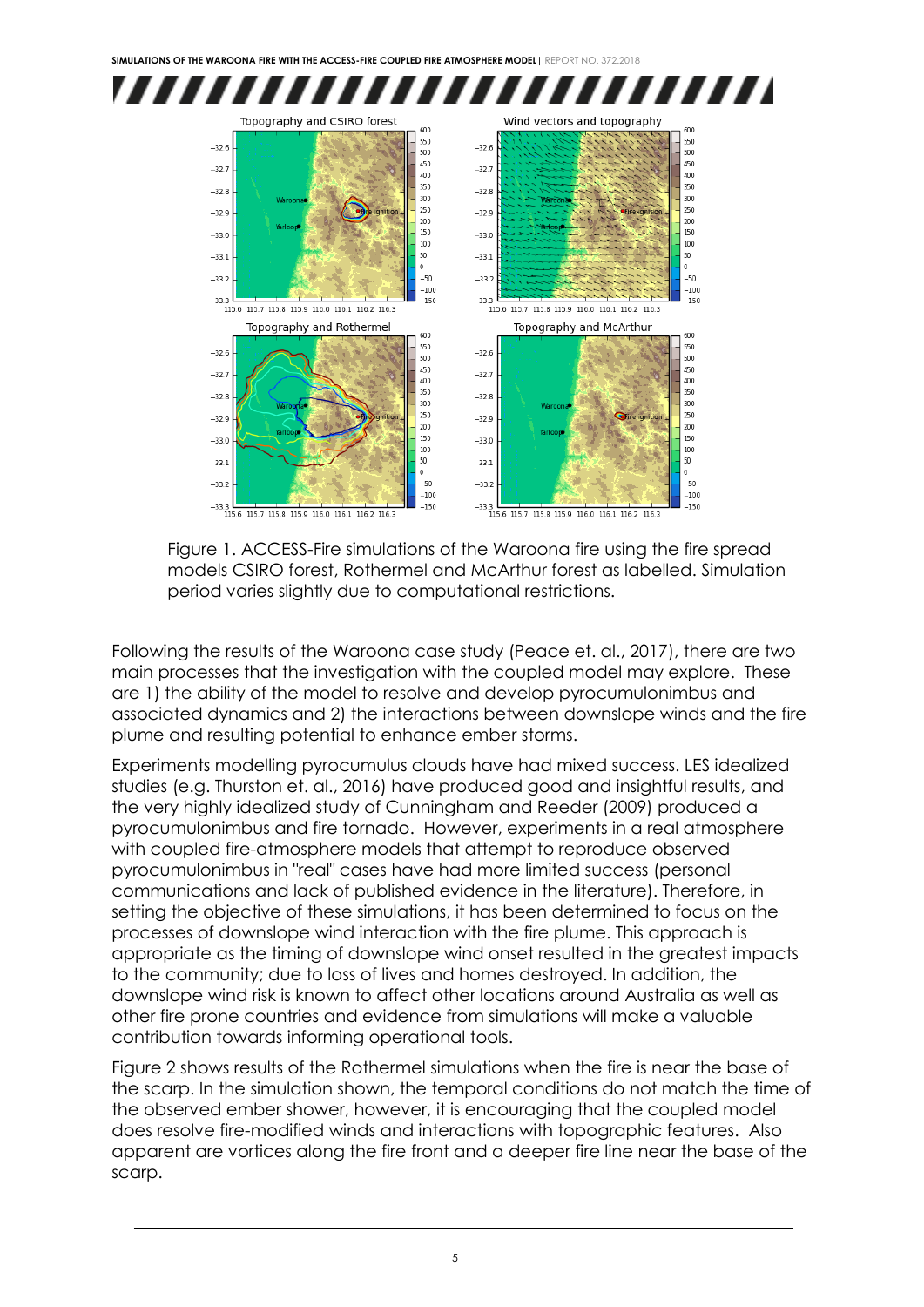**SIMULATIONS OF THE WAROONA FIRE WITH THE ACCESS-FIRE COUPLED FIRE ATMOSPHERE MODEL|** REPORT NO. 372.2018 ,,,,,,,,,,,,,,,,,,,,,,,,,,  $time = 22.10$  hrs: F1 simulation maxwind=36.5 log(Hs+1) (shade), firefront (k), winds (vec) topog (shade), firefront (k), winds (vec)  $400$  $-32.$  $-32.1$  $300$  $-32.$  $-32.9$  $200$ 100  $-33.0$  $-33$  $115.92$  $115.84$  $115.92$  $116.00$  $115.84$  $116.00$ 

Figure 2. ACCESS-Fire simulations showing fire perimeter and (left)heat flux and wind vectors and (right) topography.

Figure 3 shows a vertical cross-section from west to east across the coastal plain and scarp. The fire is located near the base of the scarp (the edge of the topography profile) and the features and discontinuities seen in the vertical cross sections arise from the fire plume interacting with the vertical atmospheric structure. There are several features of interest. The vertical extent of the plume is considerable, extending above the depth of 4 km shown in the plots, with the plume structure showing significant perturbations from the atmospheric background state. The perturbations in potential temperature are confined to a relatively narrow column above the simulated fire, indicating limited extent of mixing and entrainment in the horizontal direction. The vertical velocity shows maximum speed near 30 m/s, with the maxima elevated a considerable distance above the surface, rather than just above the heat flux. This elevated maxima is consistent with the results of Charney et. al. (2018). Horizontal wind speed is highest over the scarp to the east of the fire, however the perturbations are highly asymmetrical with stronger winds on the (eastern) upstream side of the plume and much lighter winds on the (western) downstream plume. The cloud water is indicative of cloud development and the skill of the model in resolving these cloud processes will continue to be explored.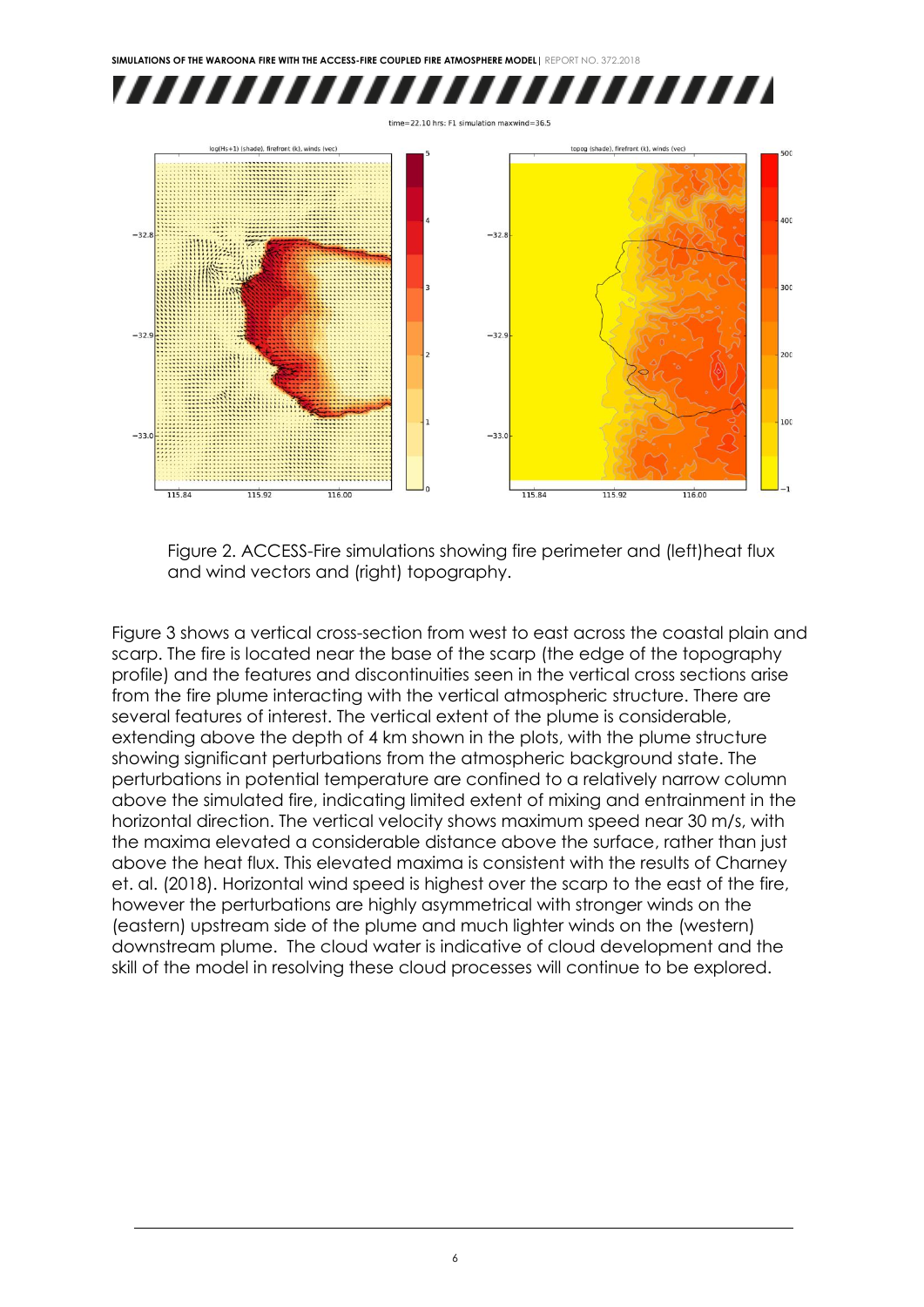

Figure 3. ACCESS-Fire simulation showing vertical cross section west to east across the Waroona fire. Top left: potential temperature. Top right: vertical velocity. Bottom left: horizontal wind speed. Bottom right: cloud water.

As this study progresses, we aim to vary initial conditions and fire-line timing in order to examine the temporal variation in fire activity near the base of the scarp with time of day. As the downslope winds, or scarp winds are a known evening and overnight process, this approach will provide a series of simulations that allow an investigation of how a fire in a particular location responds to varying atmospheric stability and vertical wind profile due to diurnal temporal conditions.

Improved understanding of the processes will inform development of predictive tools and support future fire management activities and planning decisions (e.g. Kepert et. al. 2016). Downslope winds often develop at a time of day when traditional measures of fire behaviour indicate a decrease in fire risk due to lowering of temperatures overnight. Exploring the sensitivities of downslope winds and fire behaviour as they can be captured in the model framework, will provide a theoretical basis to develop practical operational tools that will enhance decision making in similar environments and may enable mitigation of impacts in future events.

#### <span id="page-9-0"></span>**FUTURE PROJECT WORK - SIR IVAN FIRE**

Parallel to these simulations of the Waroona fire, our CRC project is working on ACCESS-Fire simulations of the Sir Ivan fire. The Sir Ivan fire burnt on a day of 'catastrophic' fire risk in NSW at the end of a heatwave and during extended drought. Fire risk was enhanced by an unstable atmosphere and a northwest to southerly wind change during the afternoon. Pyrocumulonimbus developed coincident with the passage of the wind shift. RFS NSW collected an unprecedented set of observational data during the event, which presents an opportunity for detailed verification against simulation results. Simulations of the Sir Ivan fire are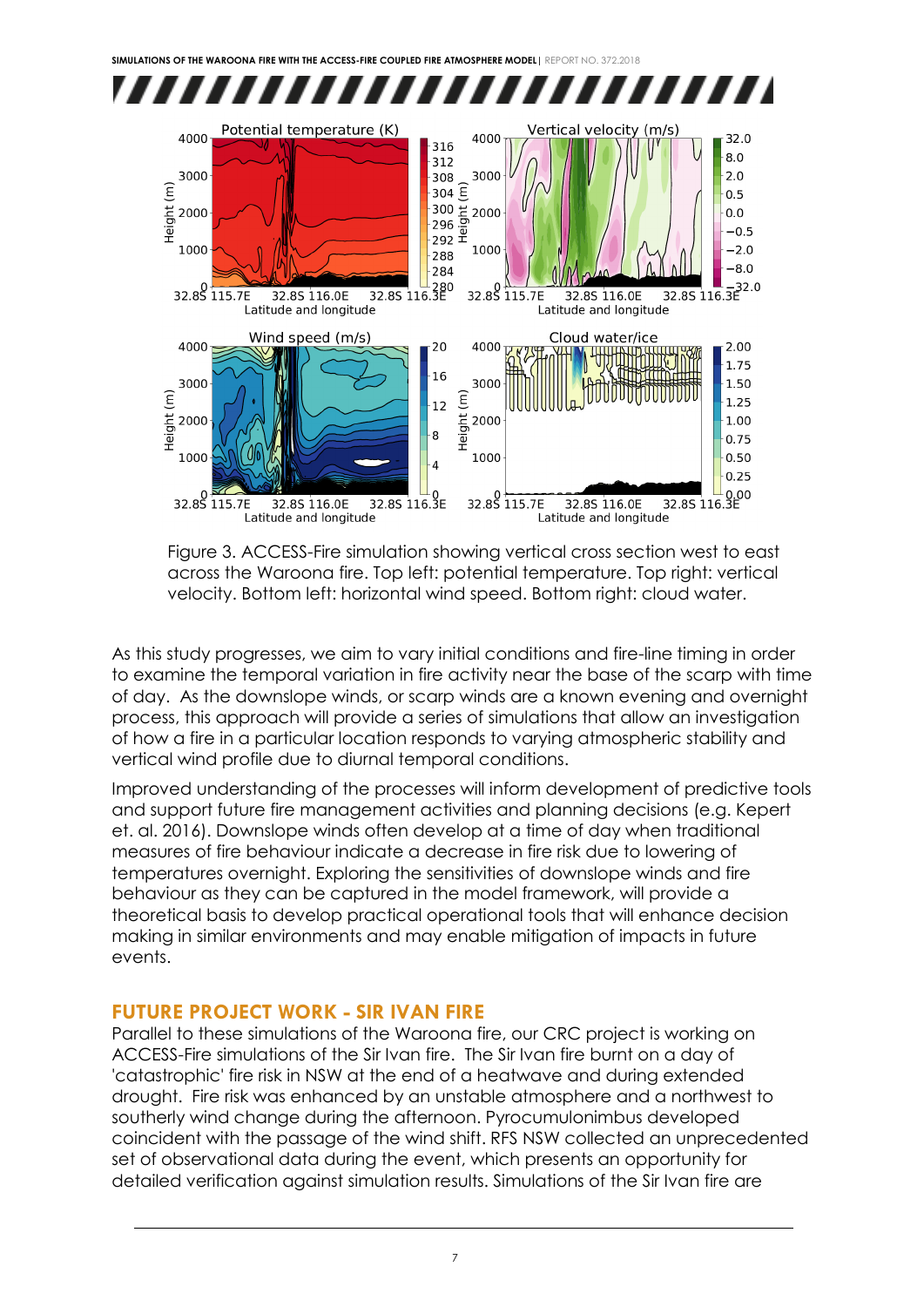## ,,,,,,,,,,,,,,,,,,,,,,,,,,

underway (see poster at AFAC 2018) and the continuing analysis will examine the fire environment in detail and produce a detailed comparison of the observational data and the results of simulations.

#### <span id="page-10-0"></span>**FUTURE PROJECT WORK - COUPLED FIRE-ATMOSPHERE MODELLING IN AUSTRALIA**

Following the preparation of the two case studies currently in progress on the Waroona and Sir Ivan fires, the project will report on current status of coupled fireatmosphere modelling in Australia and overseas and present an objective assessment of the various opportunities for the path forwards for this avenue of fire predictive services. The planned report will examine current capabilities internationally, the pros and cons of the varying modelling approaches, the benefits of coupled modeling, the context of current and future computing capabilities, the enhanced capability enabled by robust user interfaces, data availability, initialisation and real-time data integration. Ensuing discussion will mesh with requirements for timely operational decision making and other factors. Input will be requested from a range of Australian stakeholders; please contact the project team if you would like to contribute to the discussions.